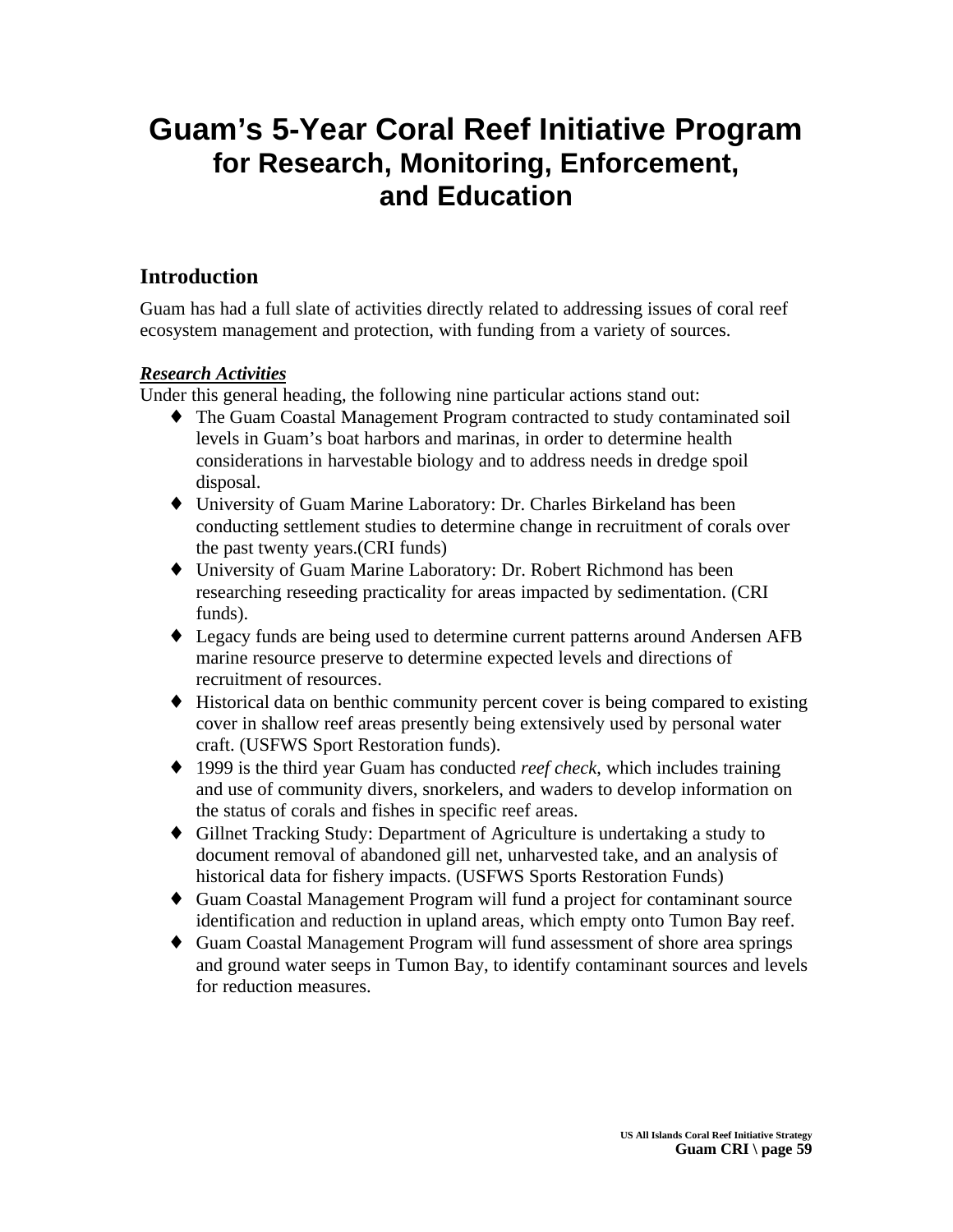# *Restoration*

Within this general category, Guam is or has undertaken eight major efforts:

- ♦ Using funds from DOI and NOAA, Guam recovered and disposed of 40,000 lbs. of debris from Supertyphoon Paka. Six tons were taken from the shallow reef areas and 14 tons were recovered in waters from 10 to 65 feet.
- ♦ Guam Coastal Management Program is taking the lead for the fourth year, for Guam's participation in the International Coastal Clean-Up. More than 1,400 volunteers per year participate in both beach and deeper water clean-ups. (Donated funds)
- ♦ Guam has now established five Marine Preserves in law, covering some 11.5% of Guam's total coastline. Research is underway to track reef and reef resource recovery over time. (USFWS Sport Fish Restoration funds).
- ♦ Guam recently installed 32 shallow water moorings at selected dive spots to reduce anchor damage. (USFWS Sport Fish Restoration funds).
- ♦ University of Guam Marine Lab and Department of Agriculture's Division of Aquatic and Wildlife Resources have joined with the private sector to undertake habitat restoration in Tumon Bay. Funded by Duty Free Shoppers (through a charity golf tournament hosted by DFS), the project will work toward resolving existing problems with storm water and nutrient loading in the bay, restoration of some corals and other resources which have been lost, and publication of a public education brochure on Bay resources and methods for protection.
- $\bullet$  UOG Marine Lab is in the 3<sup>rd</sup> of a 4-year grant to develop environmental assessment, mitigation and restoration techniques for coral reefs. (USEPA funds).
- ♦ UOG Marine Lab hosted a one-week coral cultivation workshop. Participants included researchers and regulators from Yap, Kosrae, Palau, CNMI, American Samoa, Hawaii, Guam, and Marine Sanctuaries Program. Each individual was successful in learning the techniques for collecting corals, their sperm and eggs, fertilizing the eggs, and caring for the gametes up through larval development and the settlement process. This technique can be used to eliminate harvest of wild coral for research, pharmaceutical, medical, aquarium or ornamental uses. (Dept. of Interior funding).
- ♦ Guam Coastal Management Program is providing funding to Department of Land Management for the completion of a Territorial Seashore Reserve Plan, which is intended to control uses and activities in shallow waters (0-10 fathom), and land uses in near shore areas which may impact coral reef ecosystems.

# *Public Education/Outreach*

Finally, Guam has undertaken seven efforts in the area of public education, awareness, and outreach, which are significant:

- ♦ Guam Coastal Management Program's monthly television show, *Man, Land and Sea* has, in the past two years, devoted nearly 30% of its program time to coral reef related subjects, which translates to more than 10 hours of prime time viewing, and as much as 83 hours of total television time on these subjects.
- ♦ UOG Marine Lab and Division of Aquatic and Wildlife Resources have produced a 23 minute coral reef video and distributed (free of charge) some 3,500 copies,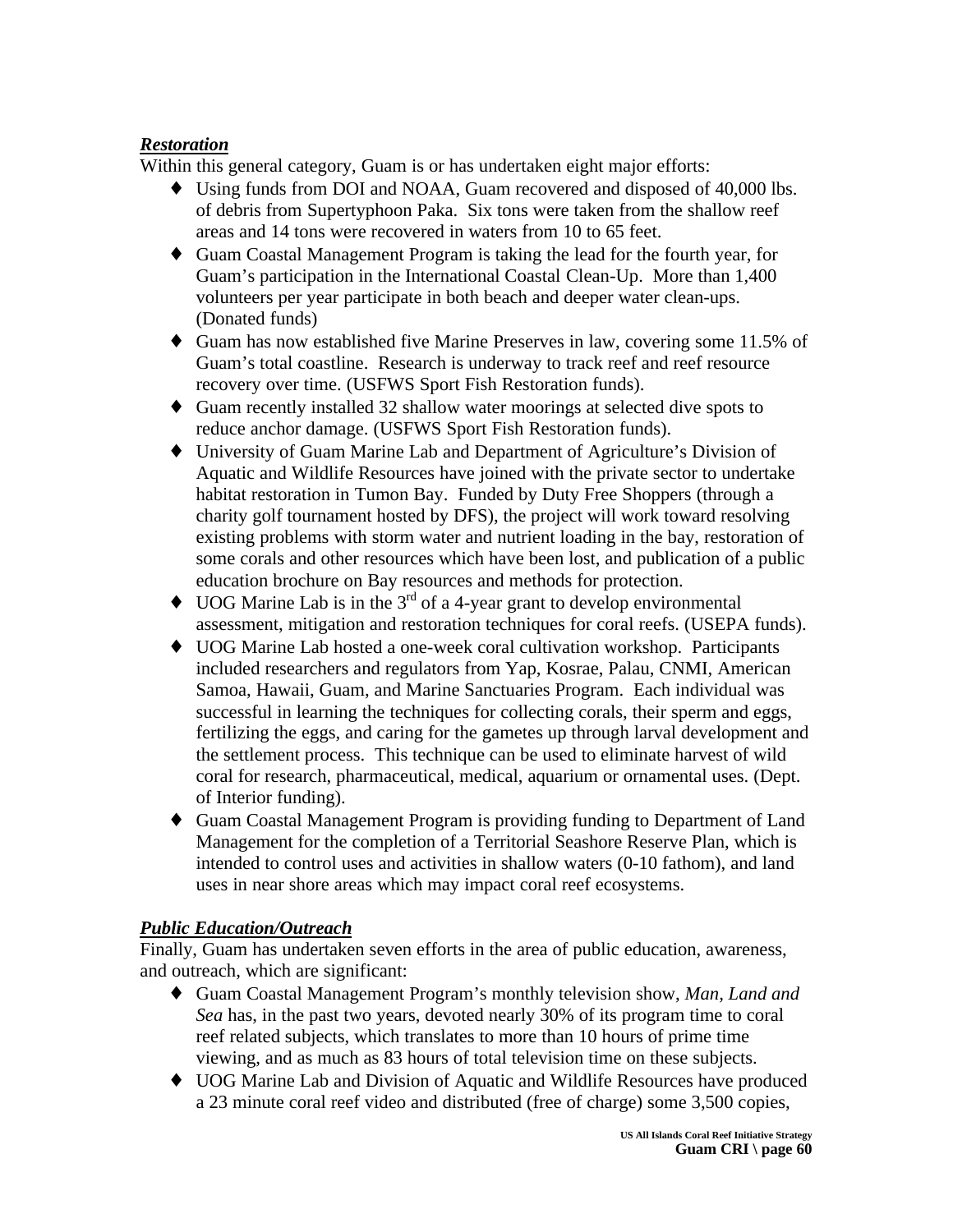not only on Guam, but throughout the Pacific and in Washington DC. (Kids For Coral donation, other)

- ♦ Guam Coastal Management Program is purchasing and making available to high school students, aquariums, microscopes, test kits, etc., to encourage students to undertake coral ecosystem related projects for local science fairs. (CRI Funding)
- ♦ Guam is developing a "village to village road show" on coral reefs, so that persons responsible for reef science, management and regulatory duties, can take the message of conservation and use to the users at the reefs. (CRI funding).
- ♦ Students are taking the lead with assistance from GovGuam agencies, in developing a coral reef educational CD-ROM for classroom use. (CRI funds)
- ♦ UOG Marine Lab conducted a 5-week coral reef management course in 1999, aimed at researchers, regulators, conservationists, students and teachers from throughout Micronesia. (UOG funded).
- ♦ Work has begun on development of an integrated and applied conservation biology curriculum for the regional colleges. This is intended to: interest students in pursuing higher education and careers in conservation biology; train regional educators; strengthen existing personnel within regional regulatory agencies; and, provide opportunities for world-class conservation biologists to pursue education in the region and serve as mentors.

This is only a sampling of the more important efforts Guam has undertaken in the past two years, and is in no way an all-inclusive listing. Coral reef research, regulation, management and education have become a central part of coordinated efforts between the four offices that comprise the Guam Coral Reef Coordinating Committee, with significant support and participation by the Governor and his office, by private sector interests, by Guam's Delegate to Congress, and by members of the Guam community.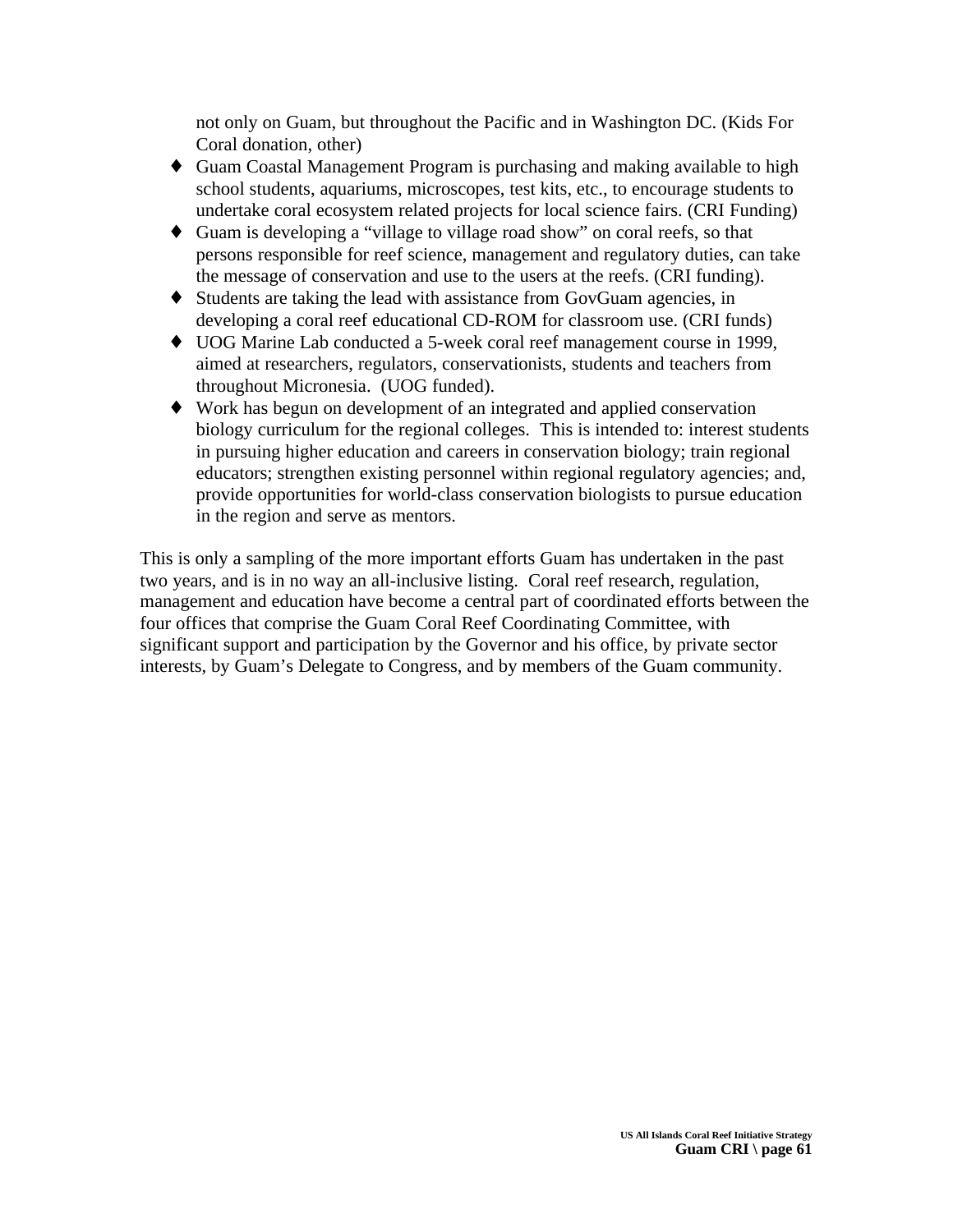# **Summary of Projects for Guam's 5-Year Coral Reef Initiative Program**

The following matrix lists projects which the Guam Coral Reef Initiative Coordinating Committee has identified as important for the improvement in management of Guam's coral reef ecosystem. While we have determined an initial prioritization of projects within the broad categories developed by the U.S. Coral Reef Task Force, there is no prioritization and can be no prioritization of projects *between* these categories. In addition, since funding specifically for coral reef projects through Congress is unreliable, Guam will always remain alert to other funding sources for these projects and, therefore, federal agencies should not assume that these priorities will remain constant.These projects, and their order of listing, is merely a snapshot of the needs which are identified at present time.

| <b>Project</b>                                | year 1    | vear 2   | vear 3   | year 4   | year 5   | <b>Priority</b> | Lead        |
|-----------------------------------------------|-----------|----------|----------|----------|----------|-----------------|-------------|
| <b>Nideo for Airlines</b>                     | \$75,000  |          |          |          |          | High            | <b>DAWR</b> |
| Diving Workshop for<br><b>Decision-Makers</b> | \$15,000  |          | \$5,000  |          | \$5,000  | <b>High</b>     | UOG         |
| <b>Support for Public</b><br><b>Education</b> | \$100,000 | \$87,500 |          |          |          | Med.            | GCMP        |
| <b>Teacher Workshop</b>                       | \$100,000 | \$20,000 | \$20,000 | \$20,000 | \$20,000 | Med.            | <b>DAWR</b> |
| <b>Interpretive Signage</b>                   | \$60,000  | \$1,000  | \$1,000  | \$1,000  | \$1,000  | Med.            | DAWR        |

#### **Public Education/Outreach**

#### **Air & Water Quality**

| <b>Project</b>                                               | vear 1             | vear 2 | vear 3   | vear 4   | vear 5   | <b>Priority</b> | Lead        |
|--------------------------------------------------------------|--------------------|--------|----------|----------|----------|-----------------|-------------|
| <b>Coral Reef Water Quality</b><br><b>Monitoring Support</b> | \$160,000 \$10,000 |        | \$10,000 | \$10,000 | \$10,000 | <b>High</b>     | <b>GEPA</b> |

#### **Coastal Uses**

| Project                                      | vear 1   | $\sqrt{2}$ year 3 |         | year 4 year 5 Priority Lead |         |             |             |
|----------------------------------------------|----------|-------------------|---------|-----------------------------|---------|-------------|-------------|
| Coral Reef & Fishing Reg.<br><b>Pamphlet</b> | \$35,000 |                   | \$2,500 |                             | \$2,500 | High        | <b>DAWR</b> |
| <b>Guam Reef Valuation Study \$50,000</b>    |          |                   |         |                             |         | <b>High</b> | <b>GCMP</b> |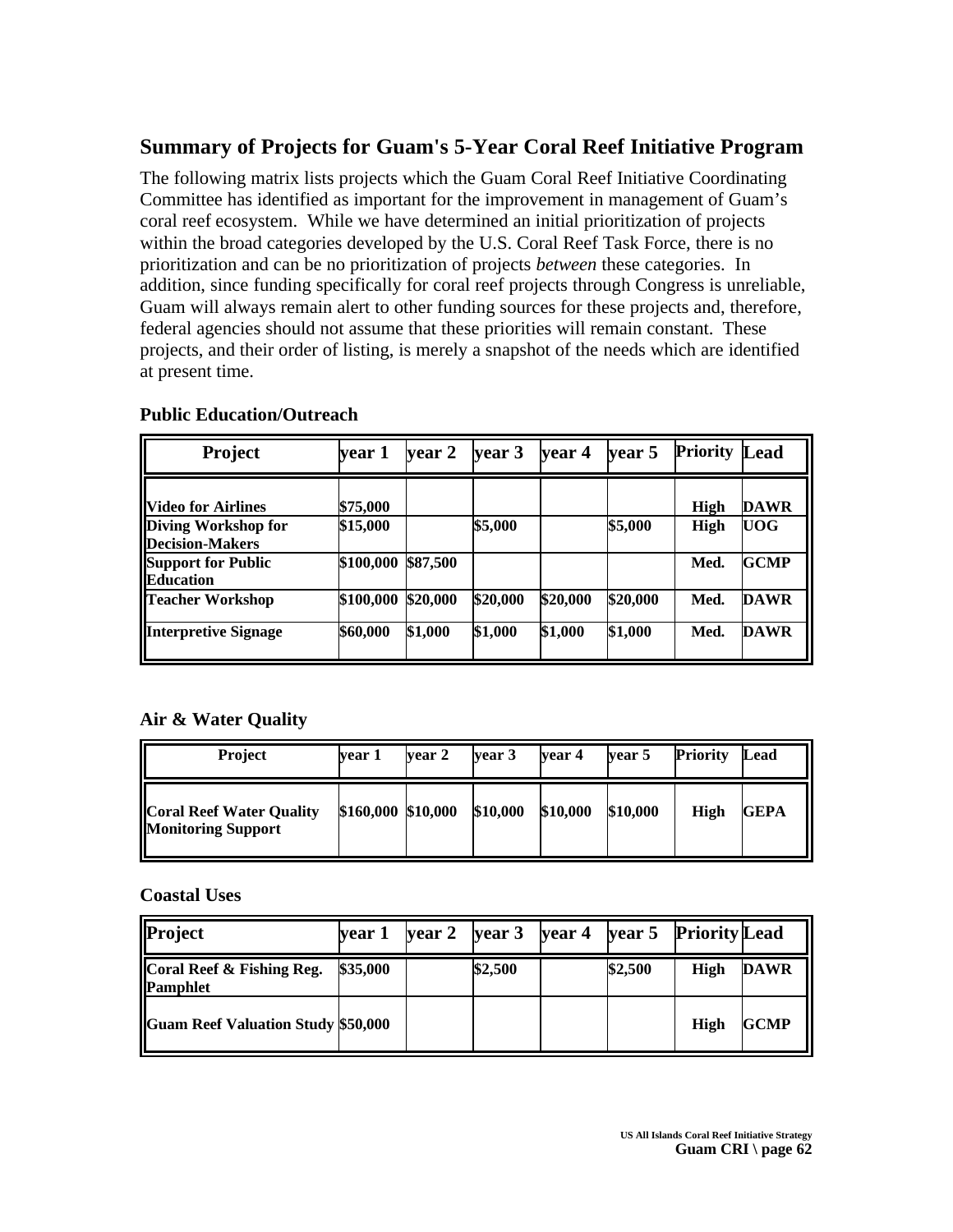# **Enforcement/Legal**

| Project                                             | vear 1    | vear 2   | vear 3   | vear 4  | vear 5  | <b>Priority</b> | Lead        |
|-----------------------------------------------------|-----------|----------|----------|---------|---------|-----------------|-------------|
| Development & Formatting \$5,000<br>of Legal Regime |           |          | \$2,500  |         | \$2,500 | High            | <b>DAWR</b> |
| <b>Environmental Education</b><br>for Contractors   | \$95,000  | \$1,500  | \$1,500  | \$1,500 | \$1,500 | High            | <b>GEPA</b> |
| <b>Environmental Prosecutor</b>                     | \$125,000 | \$90,000 | \$90,000 |         |         | Med.            | <b>GCMP</b> |

# **Mapping & Assessment**

| Project           | vear 1    | year 2 | year 3 | year 4 | year 5 | <b>Priority</b> | Lead       |
|-------------------|-----------|--------|--------|--------|--------|-----------------|------------|
| <b>Reef Atlas</b> | \$370,000 |        |        |        |        | <b>High</b>     | <b>UOG</b> |

#### **Ecosystem**

| <b>Project</b>                                                                | vear 1    | vear 2   | vear 3   | vear 4   | year 5   | <b>Priority</b> | Lead                         |
|-------------------------------------------------------------------------------|-----------|----------|----------|----------|----------|-----------------|------------------------------|
| <b>Coral Reef Biological</b><br><b>Monitoring</b>                             | \$90,000  | \$20,000 | \$20,000 | \$20,000 | \$20,000 | <b>High</b>     | <b>GEPA</b> /<br><b>DAWR</b> |
| <b>Reef Monitoring Outreach</b>                                               | \$10,000  | \$2,000  | \$2,000  | \$2,000  | \$2,000  | Med.            | <b>UOG</b>                   |
| <b>Baseline Coastal Resource</b><br><b>Assessment/State of Reef</b><br>Report | \$370,000 | \$35,000 | \$30,000 | \$30,000 | \$30,000 | Med.            | <b>UOG</b>                   |

**Totals: 1 st year: \$1,650,000 2 nd year:\$ 267,000 3 rd year:\$ 184,500 4 th year: \$ 84,500**  $5<sup>th</sup>$  year: **th year: \$ 94,500**

**Grant Total for Guam Projects identified above: \$ 2,280,500**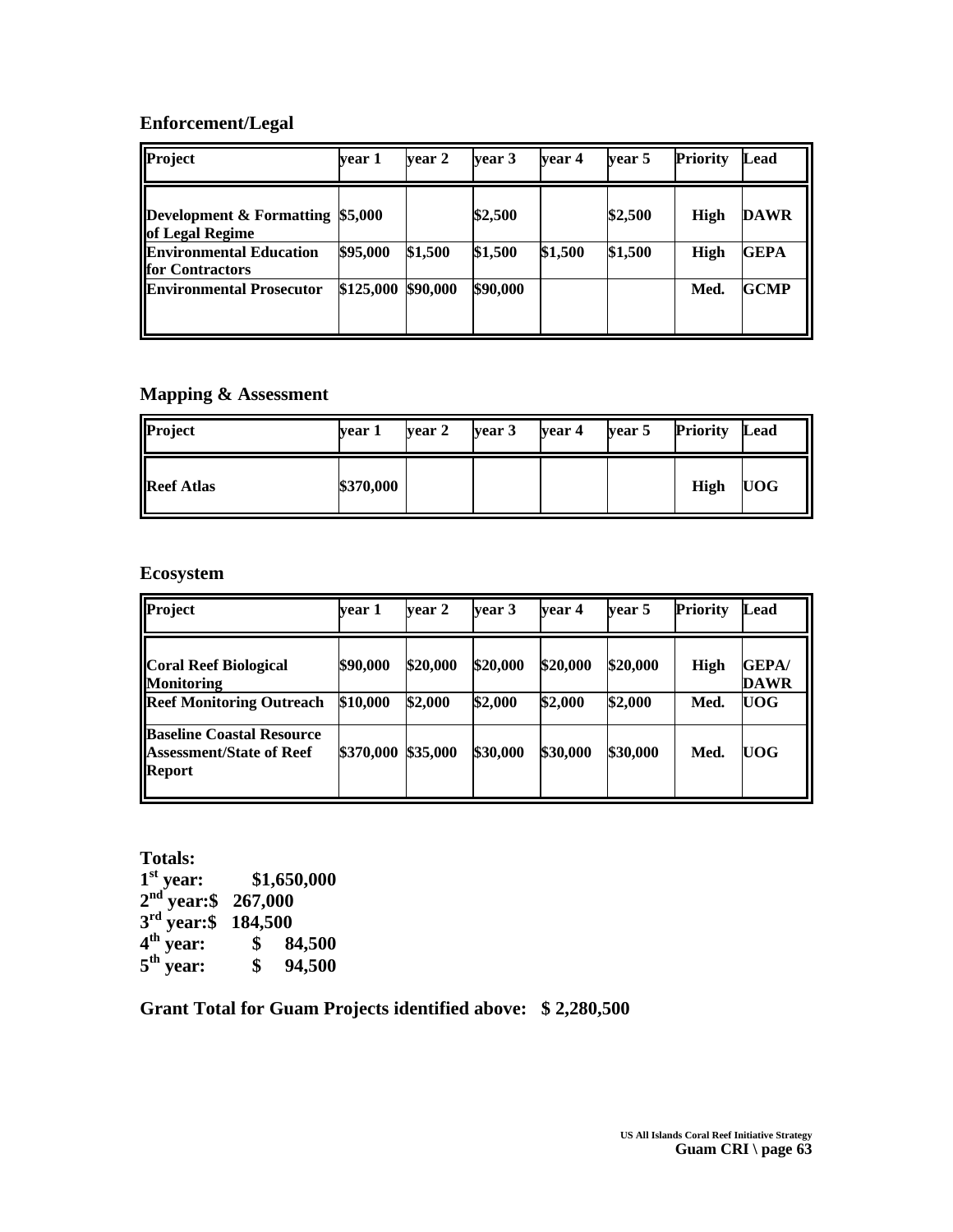| A. Project:                   | <b>Public Education Video for Airlines</b> |
|-------------------------------|--------------------------------------------|
| <b>Lead Agency:</b>           | Division of Aquatic and Wildlife Resources |
| <b>Duration:</b>              | One year                                   |
| <b>USCRTF Area of Effort:</b> | <b>Public Education/Outreach</b>           |
|                               |                                            |

To develop an entertaining 30-minute video on the general information that the public and visitors need to ensure healthy coral reefs. This shall include the basics on coral reef ecology, how to enjoy the reefs without damaging them, primary safety concerns, and the local laws on reefs and reef resources. This video will be available in English, Chamorro, Filipino, Japanese, Taiwanese and Korean.

#### **Benefits of Project**

If this video can be played on all in-bound commercial carriers (50 passengers or more), the million plus visitors and residents arriving will be more aware of ways to prevent unnecessary damage to coral reefs, and will better be able to enjoy the coral reef experience. This will raise awareness, protect existing resources and reduce enforcement activities.

**Budget Estimate:** \$75,000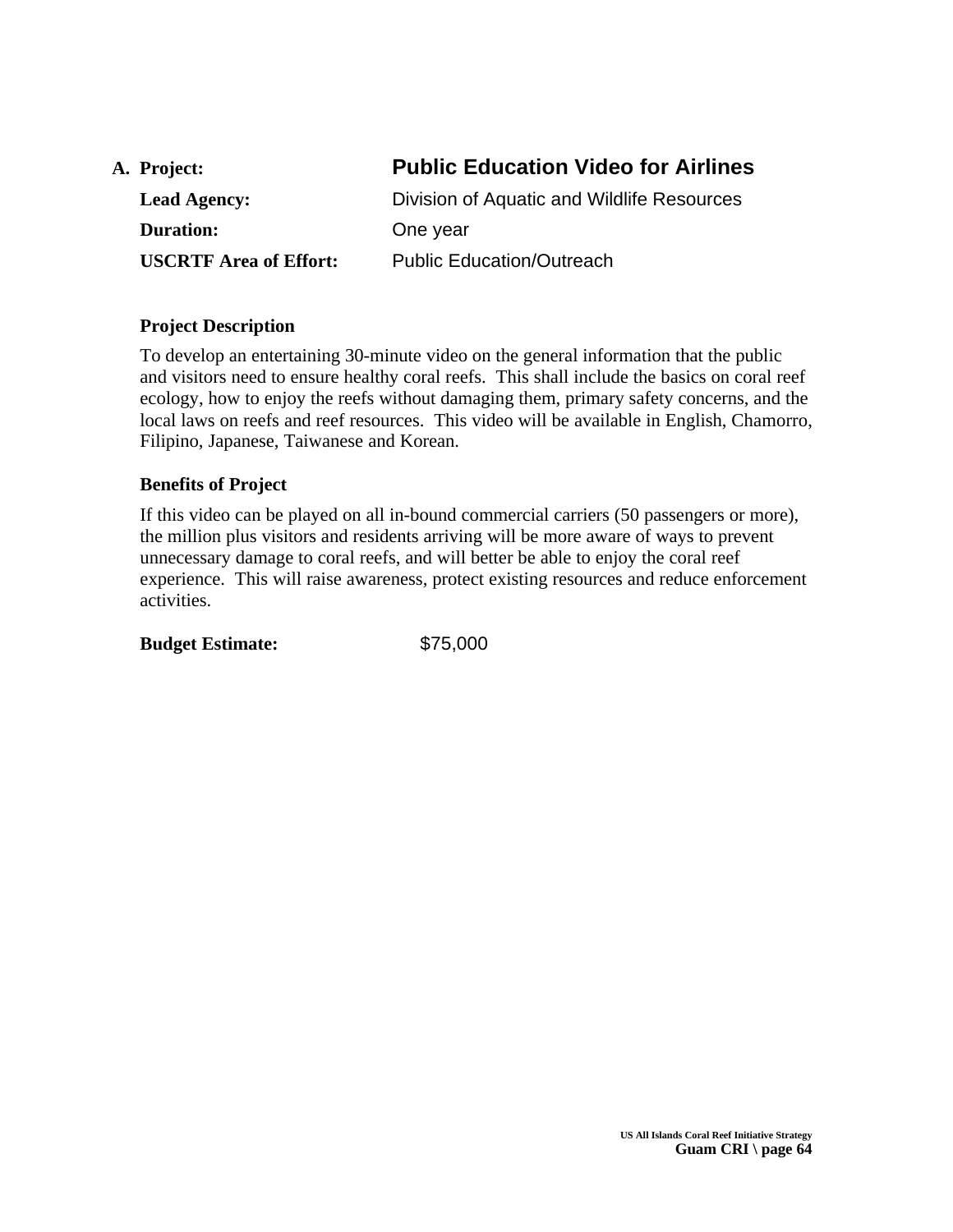| <b>B.</b> Project:  | <b>Hands On Workshop for Decision-</b><br><b>Makers</b> |
|---------------------|---------------------------------------------------------|
| <b>Lead Agency:</b> | University of Guam Marine Laboratory                    |
| <b>Duration:</b>    | <b>Five Years</b>                                       |
| Area of Effort:     | <b>Public Education/Outreach</b>                        |

The University of Guam, in coordination with the other, pertinent Government of Guam agencies, proposes to develop a three part workshop to provide the on-site knowledge for decision makers. The workshop would begin with a half-day session to acquaint the policy and decision-makers with the rudimentary knowledge necessary to understand the reef environment and its issues. The second and third days would include a introductory class on SCUBA, and dives on two sites, one pristine and the other an impacted reef. Both of these dives would be followed immediately by debriefing sessions to set the images and knowledge of what they've experienced in the participants minds.

Workshops could be held to accommodate the schedules of the policy and decision makers as well as to respond to weather conditions, and the debriefings could be held over an after-dive lunch. Participants should include legislators and staff, the Governor and staff, certain department directors, members of the Guam Seashore Protection Commission, and Guam EPA Board, and could also include leaders in the media.

# **Benefits of Project**

The most important element in developing successful management regimes for coral reefs is an understanding of the resources and the issues by the political body, whether elected or appointed officials. Because the reefs are not readily accessible, it is easy to concentrate on more immediate resource or economic issues, particularly those which can be experienced. This project will make the coral reef ecosystem a reality for decisionmakers and information providers, thus increasing support for science and management needs.

#### **Budget Estimate:** \$15,000 first year

\$ 5,000 in third and fifth years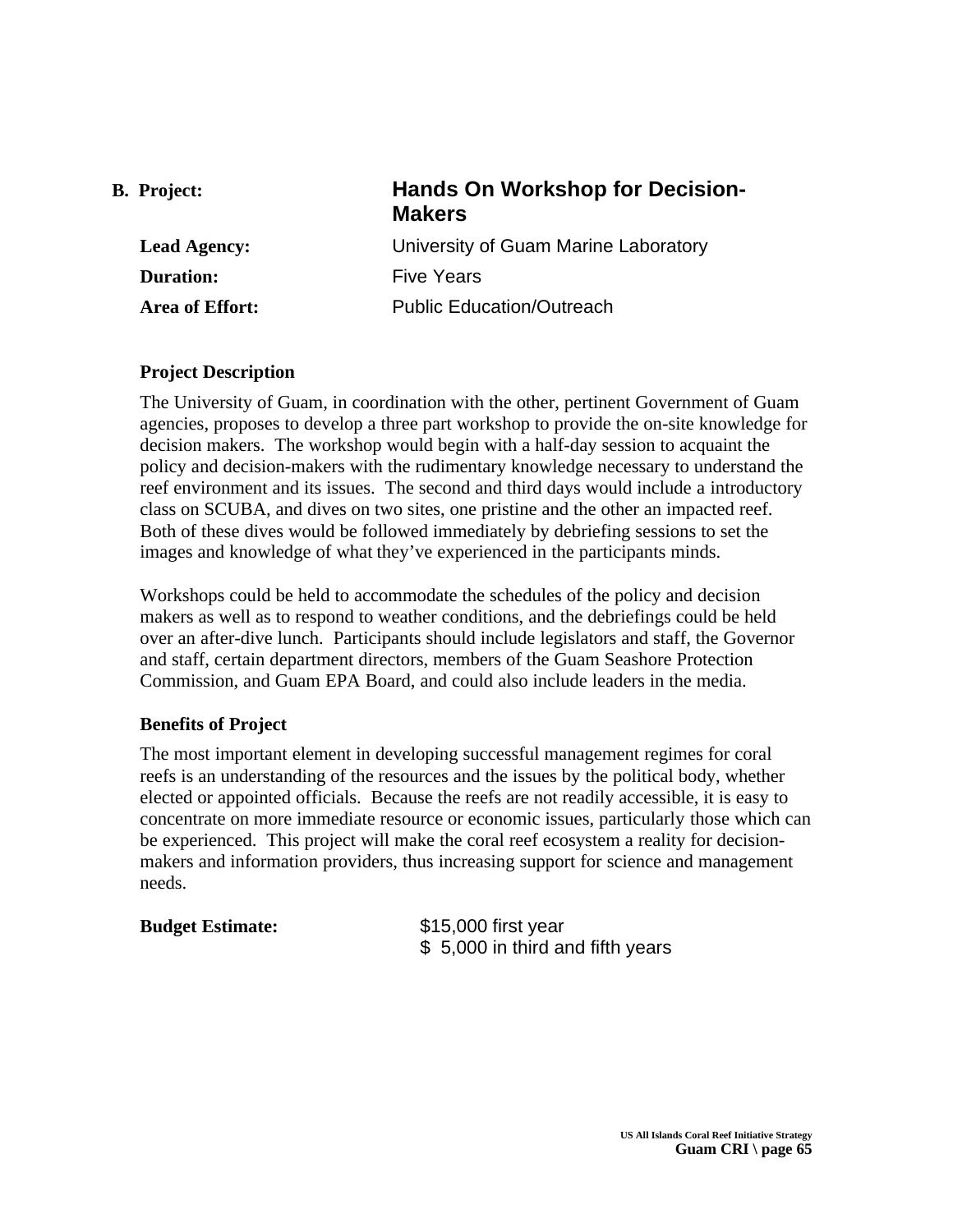| C. Project:         | <b>Support for Public Education</b> |
|---------------------|-------------------------------------|
| <b>Lead Agency:</b> | Guam Coastal Management Program     |
| <b>Duration:</b>    | Two years                           |
| Area of Effort:     | <b>Public Education/Outreach</b>    |

The long term protection, management and understanding of Guam's Coral Reef ecosystem is dependent upon developing a "local" pool of trained and educated people for management positions. Public middle and high schools do not have the luxury of fully equipping science labs in order to give opportunities for students to gain a more than passing knowledge of the marine environment.

In order to develop both the interest and the knowledge, the four public high schools need to be equipped with marine related test and analysis equipment for the high school science class rooms, including water and air pollution test kits, microscopes, aquarium equipment, etc.

In the second year of this project, beginning level equipment will be furnished to Guam's seven middle schools to better prepare students as they enter high school and to increase the interest in marine sciences at an earlier age.

# **Benefits of Project**

This would allow a better "general" education effort, as well as give the support for further individual efforts in students that wish to do more. In the long run, this effort could better prepare students for entry level positions in the government agencies with coral reef responsibilities.

| <b>Budget Estimate:</b> | \$100,000 (\$25,000 per high school) first year   |
|-------------------------|---------------------------------------------------|
|                         | \$87,500 (\$12,500 per middle school) second year |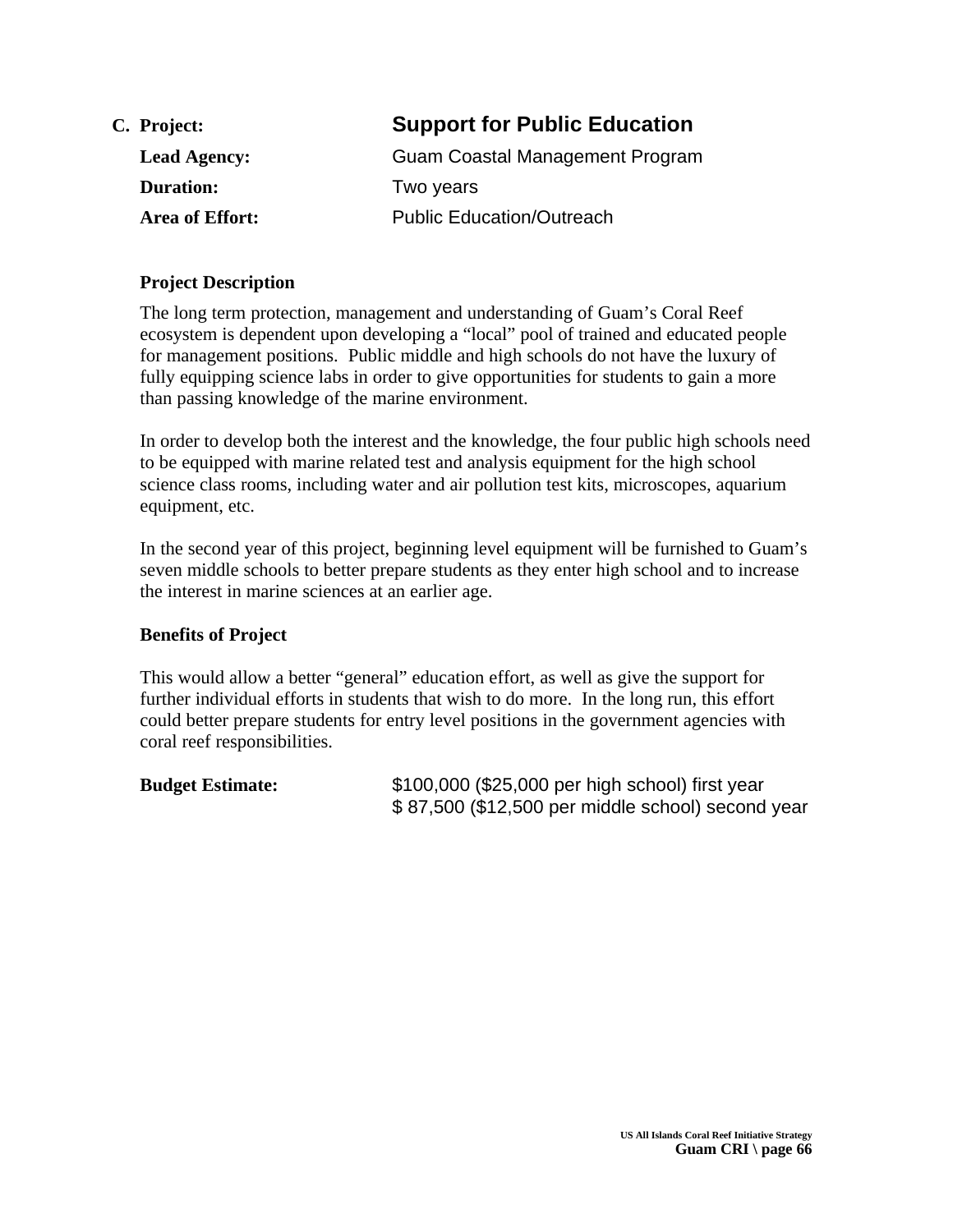| D. Project:         | <b>Teacher Workshop</b>                    |
|---------------------|--------------------------------------------|
| <b>Lead Agency:</b> | Division of Aquatic and Wildlife Resources |
| <b>Duration:</b>    | <b>Five Years</b>                          |
| Area of Effort:     | <b>Public Education/Outreach</b>           |

To develop and implement a three week continuing education teacher workshop on how to teach coral reef science in primary and secondary schools. This will require the development of suitable curriculum, development of instruction materials and identification of suitable instructors. Additionally, collaboration with the University of Guam and the Department of Education will be required to establish a continuing education program.

# **Benefits of Project**

Guam's school system has grown to a point that resource managers can not visit classrooms frequently enough to provide the long-term education needed on coral reef systems. A teacher training program will broaden the educational exposure tremendously and ultimately increase student education. This program will provide instruction materials that will increase the effectiveness of lessons.

| <b>Budget Estimate:</b> | \$100,000 for first year          |
|-------------------------|-----------------------------------|
|                         | \$20,000 for each year thereafter |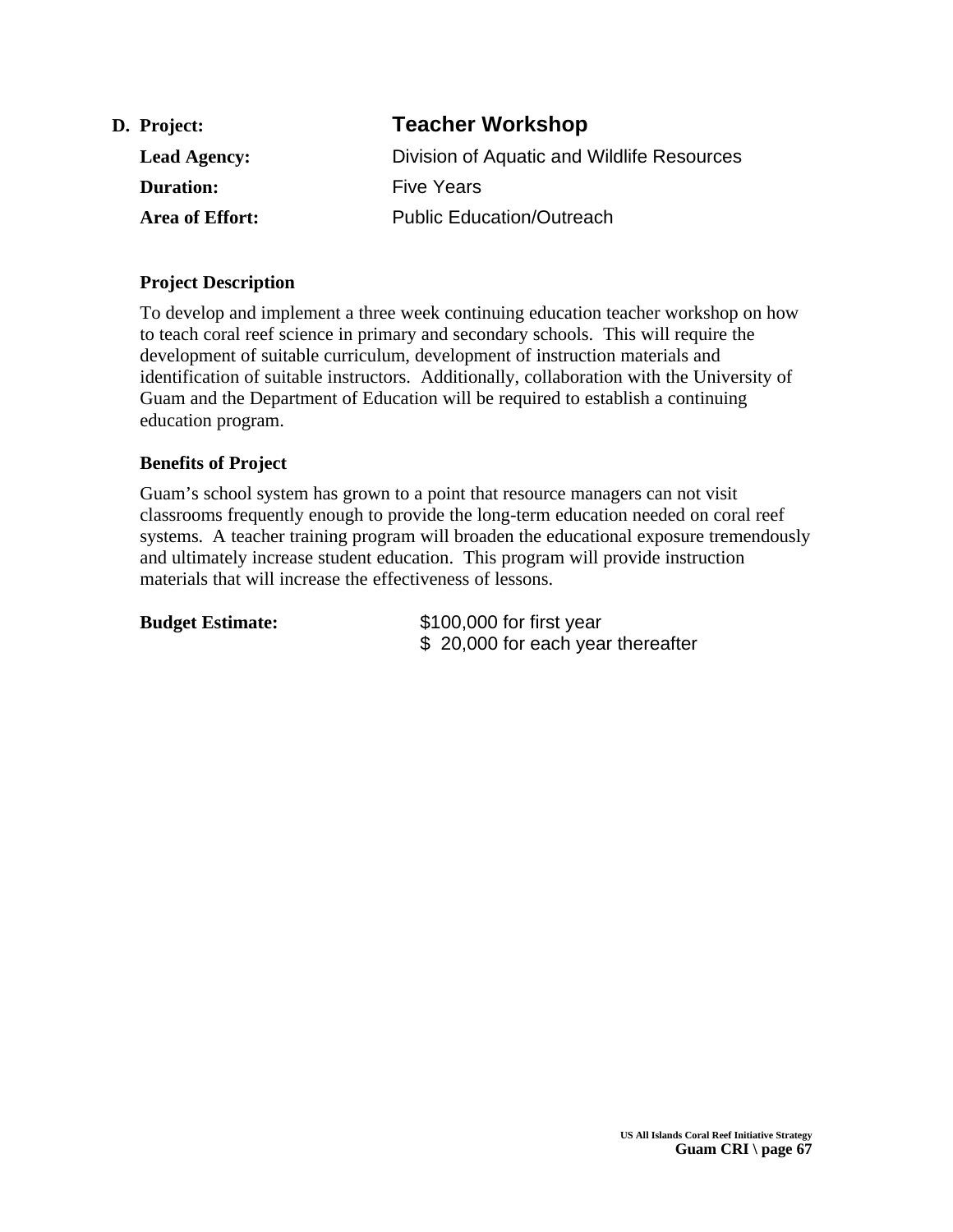| E. Project:         | <b>Public Education Interpretive Signs</b> |
|---------------------|--------------------------------------------|
| <b>Lead Agency:</b> | Division of Aquatic and Wildlife Resources |
| <b>Duration:</b>    | One Year                                   |
| Area of Effort:     | <b>Public Education/Outreach</b>           |

There is an increasing need to ensure that the community and visitors have an appreciation for Guam's coastal resources and an understanding of how to contribute to preserving and protecting these magnificent ecosystems. Guam specific public education signs will be strategically placed to provide information about the coral reefs in each respective area. Information provided will include guides to coral reef fauna in the area, recommended actions to protect resources, and safety considerations.

#### **Benefits of Project**

Guam's coral reefs are subjected to many impacts on a daily basis. The million plus visitors yearly plus public use of these resources represent a tremendous potential negative impact. Education can minimize this impact tremendously while also raising awareness and appreciation for the resources. This facilitates lesser needs for enforcement actions, and increases the community connection with their environment.

| <b>Budget Estimate:</b> | \$60,000 first year<br>\$1,000 each following year for maintenance. |
|-------------------------|---------------------------------------------------------------------|
|                         |                                                                     |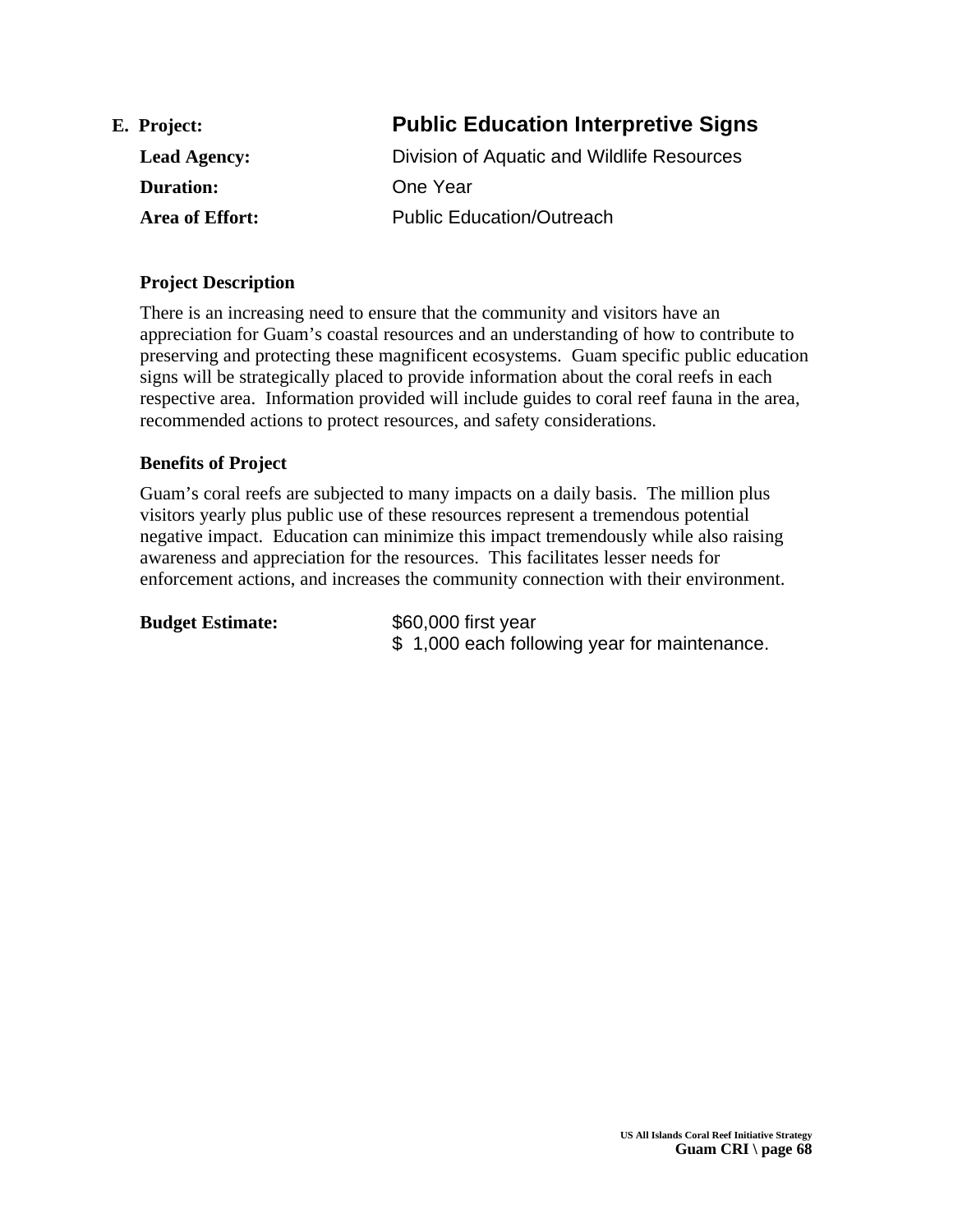| <b>Coral Reef Water Quality Monitoring</b><br><b>Support</b> |
|--------------------------------------------------------------|
| <b>Guam Environmental Protection Agency</b>                  |
| One year                                                     |
| Air and Water Quality                                        |
|                                                              |

The successful continuation of coastal water quality monitoring, the planned biological monitoring of reefs and the surveying of damages to the reef environment from ship groundings, pollutant spills and other accidents and natural disasters, all are hampered by the need for an appropriate boat at Guam EPA. The small, aging boat presently used must be replaced soon. In order to safely maneuver through the exposed waters and frequent large waves outside the reefs, a 24 foot twin engine dive boat with trailer, a 4WD vehicle to tow it, and a secure garage for boat and monitoring equipment storage are needed. Operations and maintenance will be covered by GEPA budgets.

# **Benefits of Project**

This boat will allow Guam's well-established monitoring of chemical, physical and microbiological coastal water quality by GEPA to continue. This monitoring will have to be suspended when the currently used boat fails. The projects will also support the proposed biological monitoring of coral reef areas and will permit GEPA and other agency response personnel to safely and rapidly respond to marine accidents and pollution incidents impacting coral reefs anywhere in Guam's waters.

**Budget Estimate:** \$ 160,000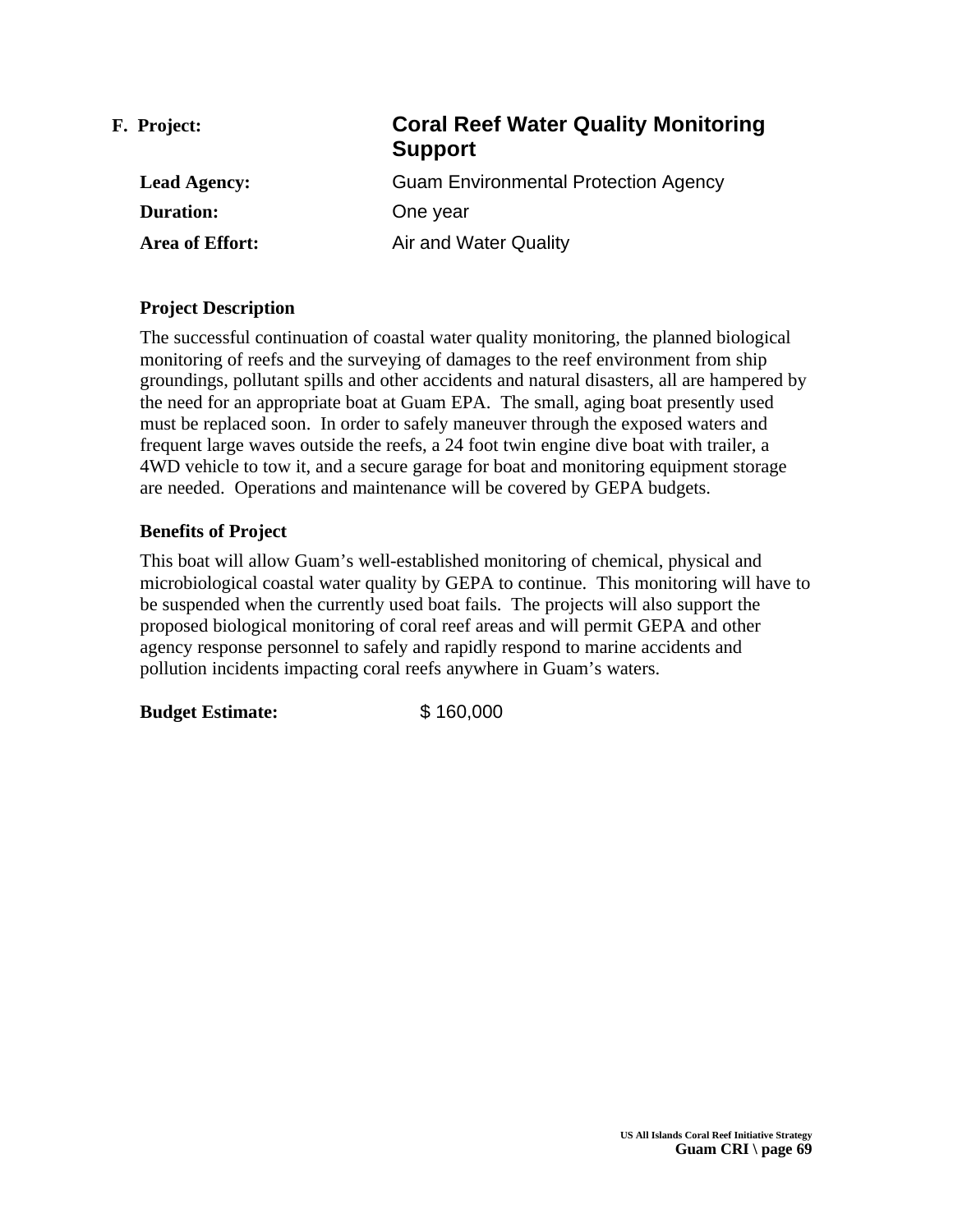| G. Project:         | <b>Coral Reef and Fishing Regulation</b><br><b>Pamphlet</b> |
|---------------------|-------------------------------------------------------------|
| <b>Lead Agency:</b> | Division of Aquatic and Wildlife Resources                  |
| <b>Duration:</b>    | One year, with reprintings every two years.                 |
| Area of Effort:     | <b>Coastal Uses</b>                                         |

To develop a pamphlet for public distribution which describes Guam's existing laws and regulations regarding the harvesting or protection of Guam's corals, fishes, or other reef resources.

#### **Benefits of Project**

Guam has not produced a public pamphlet on coral or fishing laws in 15 years, during which a number of major changes have been made. In addition, five new Marine Preserves have been established. This pamphlet would raise public awareness of the laws and the reasons for the laws in an easily understood and distributed format.

| <b>Budget Estimate:</b> |
|-------------------------|
|-------------------------|

**Budget Estimate:** \$35,000 for initial printing  $$ 2,500$  in the 3<sup>rd</sup> and 5<sup>th</sup> years for reprinting.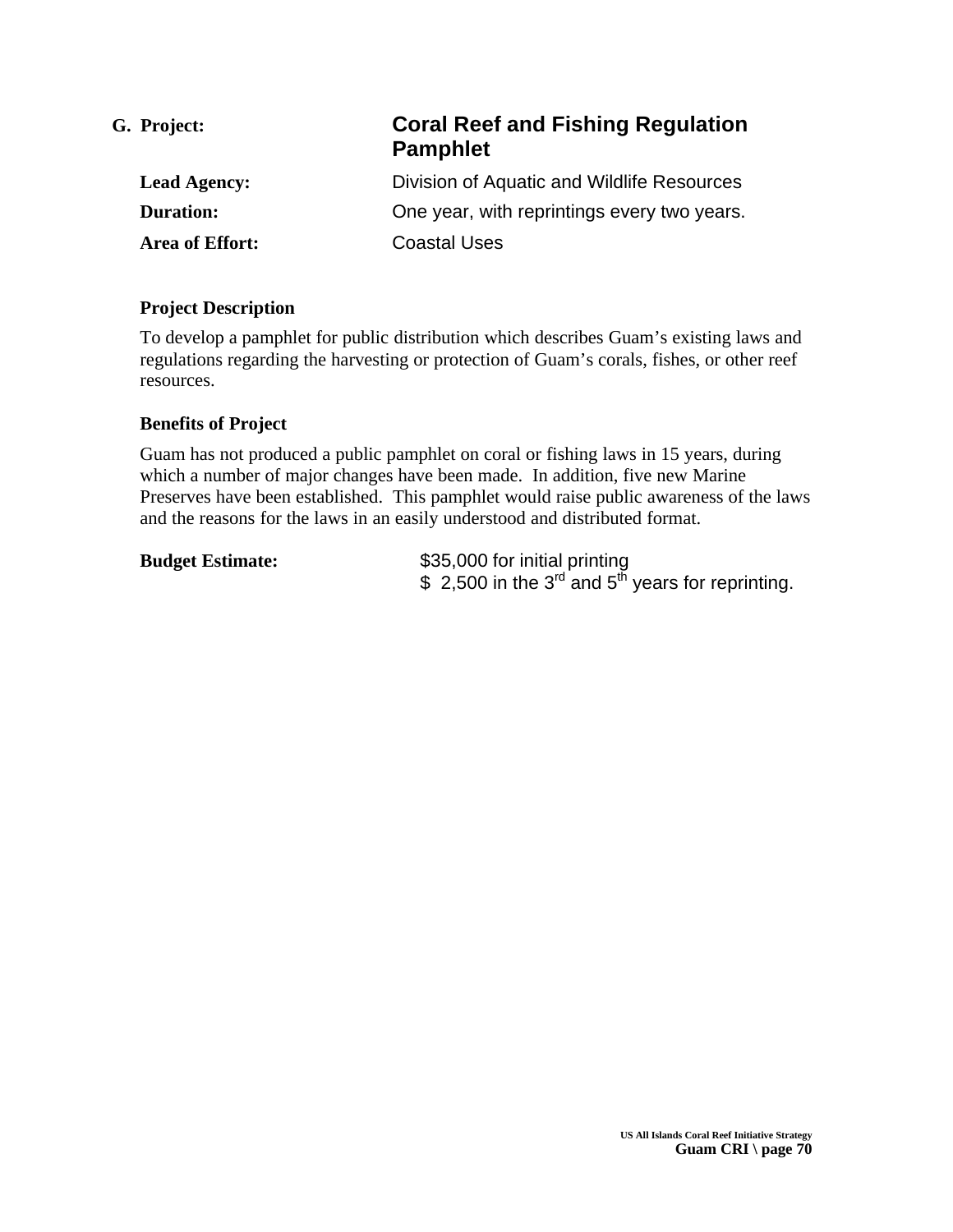| H. Project:         | <b>Guam Reef Valuation</b>      |
|---------------------|---------------------------------|
| <b>Lead Agency:</b> | Guam Coastal Management Program |
| <b>Duration:</b>    | One Year                        |
| Area of Effort:     | Coastal Uses                    |

Guam's coral reef contributions to the economy are easily measured in the hundreds of millions of dollars. This study will evaluate the contributions of the reef from economic activities which are directly related to the presence of the reef, such as diving, marine related retail sales, dolphin watching, jet skis, dinner cruises, etc. To reach the widest audience most effectively, both a printed study and a companion educational video are necessary.

#### **Benefits of Project**

The contribution of coral reefs to the economy is not understood because there has only been generalized efforts to determine values, based on individual interests or industries. A more thorough analysis would help the general population understand the need for protections and management measures, which they are asked to support. A more thorough analysis would help policy and decision makers understand the need for both legislative and budgetary support in management, and a more thorough understanding would help private sector businesses understand the opportunities and the need for protective action on their part.

**Budget Estimate:** \$50,000 (\$35,000 for printing - \$15,000 for video production).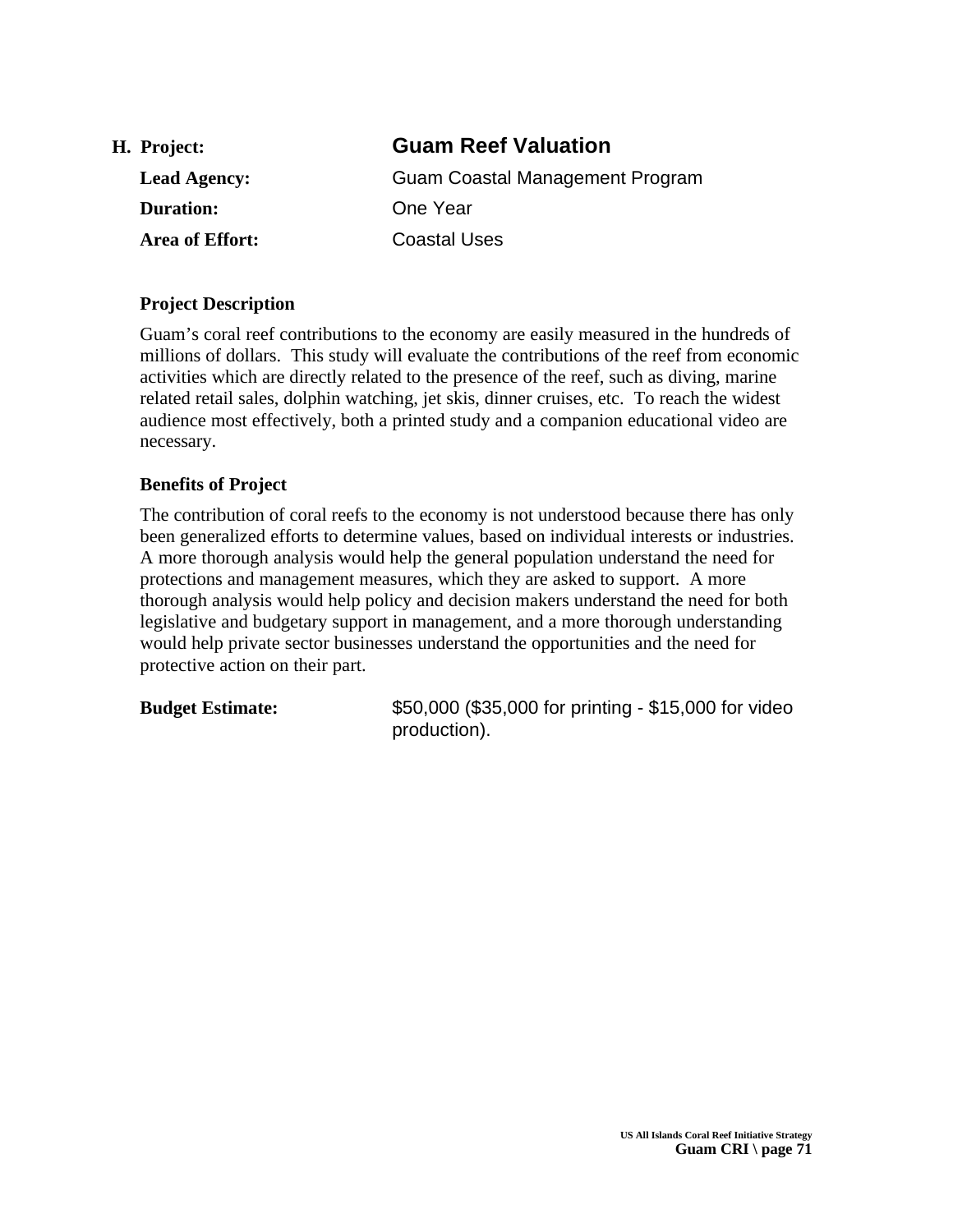| I. Project:         | Development and Formatting of Legal<br>Regime |
|---------------------|-----------------------------------------------|
| <b>Lead Agency:</b> | Division of Aquatic and Wildlife Resources    |
| <b>Duration:</b>    | <b>Five Years</b>                             |
| Area of Effort:     | Enforcement                                   |
|                     |                                               |

The laws, and rules and regulations needed for better management of human activities which impact coral reef ecosystems, are developed in several agencies of the government, but because of the lack of trained personnel, are not finalized in form, or developed to be consistent with those developed in other agencies.

It is necessary for the efforts of the various agencies to be compiled, and put into a format which would allow for political approval (bill form, rules, or executive order form). This would also allow for inter-agency review for discovery of gaps or over-lap. For Guam, these efforts include laws regulating harvest of corals and live rock, regulating net abandonment and spear fishing, resource collection, and some on-land activities such as rules for regulating the timing and scale of land clearing based on rainfall expectance.

This task could be completed through coordination by a paralegal, and the product would be a necessary tool for the Guam Coral Reef Policy Advisory Committee as well as for the agencies of responsibility.

# **Benefits of Project**

Compilation and formatting of laws and rules for action by the Governor or Legislature would result in clearer mandates, and in better protection of coral reef resources. With increased attention on reef systems and their values over the past several years, the time is ripe for increased legal support for management policy.

**Budget Estimate:** \$5,000 for the first year, with \$2,500 per year in the third and fifth years for developing and formatting additional regulation as coral protection regimes become more mature.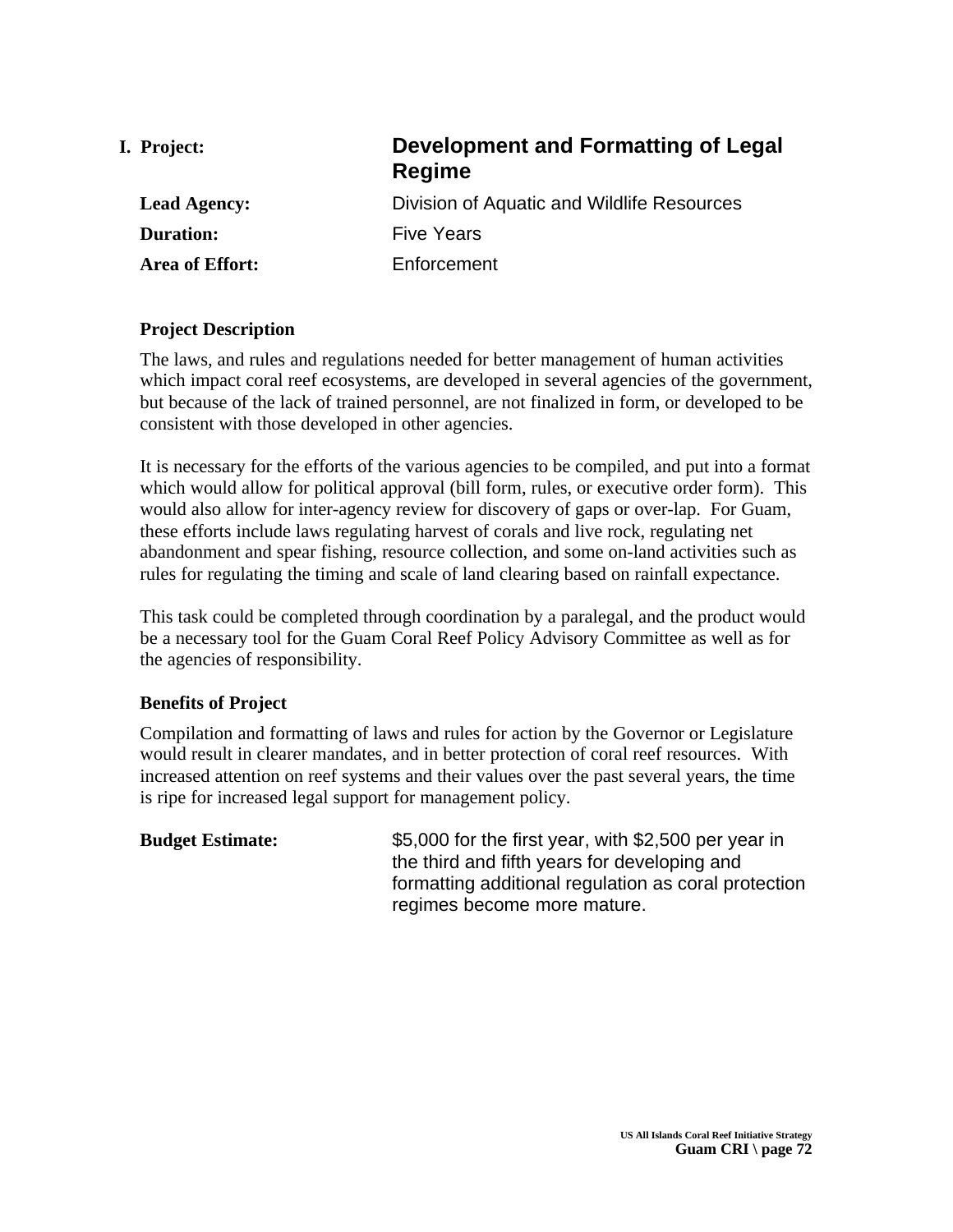| J. Project:         | <b>Environmental Education for</b><br><b>Contractors</b> |
|---------------------|----------------------------------------------------------|
| <b>Lead Agency:</b> | <b>Guam Environmental Protection Agency</b>              |
| <b>Duration:</b>    | Continuous                                               |
| Area of Effort:     | Enforcement                                              |
|                     |                                                          |

While contractors are required to take an examination to demonstrate their knowledge of contract regulations, there is no similar requirement for them to demonstrate their knowledge of the environment on which their work may impact.

Guam proposes to develop a simple certification program which would provide contractors with a basic text on Guam's environment and the impacts of development, which contractors could read on their own, and a test, passage of which would be a requirement for licensing. This effort is not intended to be onerous, but to better acquaint contractors with the reasons behind conditions placed on their skills, such as the need for erosion control and clearing and grading plans, or landscaping.

#### **Benefits of Project**

Through a better knowledge of the potential impacts of their actions, contractors can reduce negative impacts on reefs through implementation of better work habits and best management practices. The biggest problem created by contractors, erosion which leads to sedimentation on reefs, could be significantly reduced by education.

| <b>Budget Estimate:</b> | \$95,000 in first year for development of workbook |
|-------------------------|----------------------------------------------------|
|                         | and tests.                                         |
|                         | \$1,500 in each succeeding year for reprinting of  |
|                         | test forms.                                        |

# **K. Project: Environmental Prosecutor**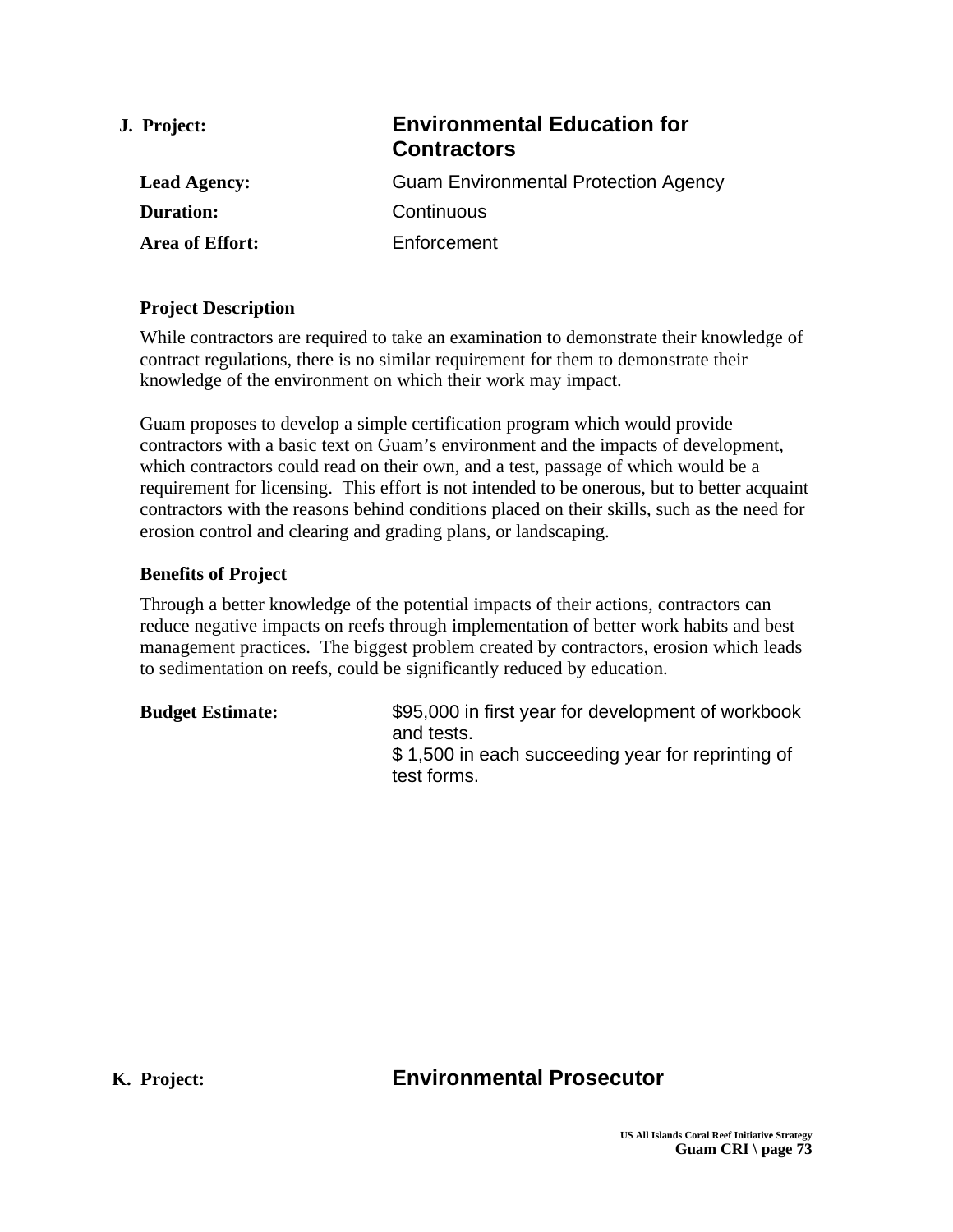| <b>Lead Agency:</b> | Guam Coastal Management Program                                                                                                           |
|---------------------|-------------------------------------------------------------------------------------------------------------------------------------------|
| <b>Duration:</b>    | One year, with annual support for two years, after<br>which time the continuation will be the<br>responsibility of the Government of Guam |
| Area of Effort:     | Enforcement                                                                                                                               |

The reasons environmental violations are either not prosecuted, or prosecution fails, is that the environmental laws are complex and based on concepts which are not as easily understood as other more generalized community laws. Guam has no person trained as an environmental prosecutor in the Attorney General's Office, and therefore must rely on efforts by attorneys with skills in unrelated areas. Unfortunately, over the past fifteen Guam has experienced the two economic conditions which lead to greater problems in environmental protection, boom and bust economies.

This project would fund an attorney with environmental law training and experience for three years, after which incorporation into the local budget process could be more feasible.

# **Benefits of Project**

This would increase Guam's success in prosecution of environmental violations, thus increasing the effectiveness of laws and reducing violations. It would also give support for Guam's enforcement officers, who are often frustrated by the lack of Attorney General attention, or by prosecutors who do not understand the reasoning behind the laws, and are, therefore, incapable of rendering the best possible support.

**Budget Estimate:** \$125,000 for the first year. \$90,000 per year for two years thereafter.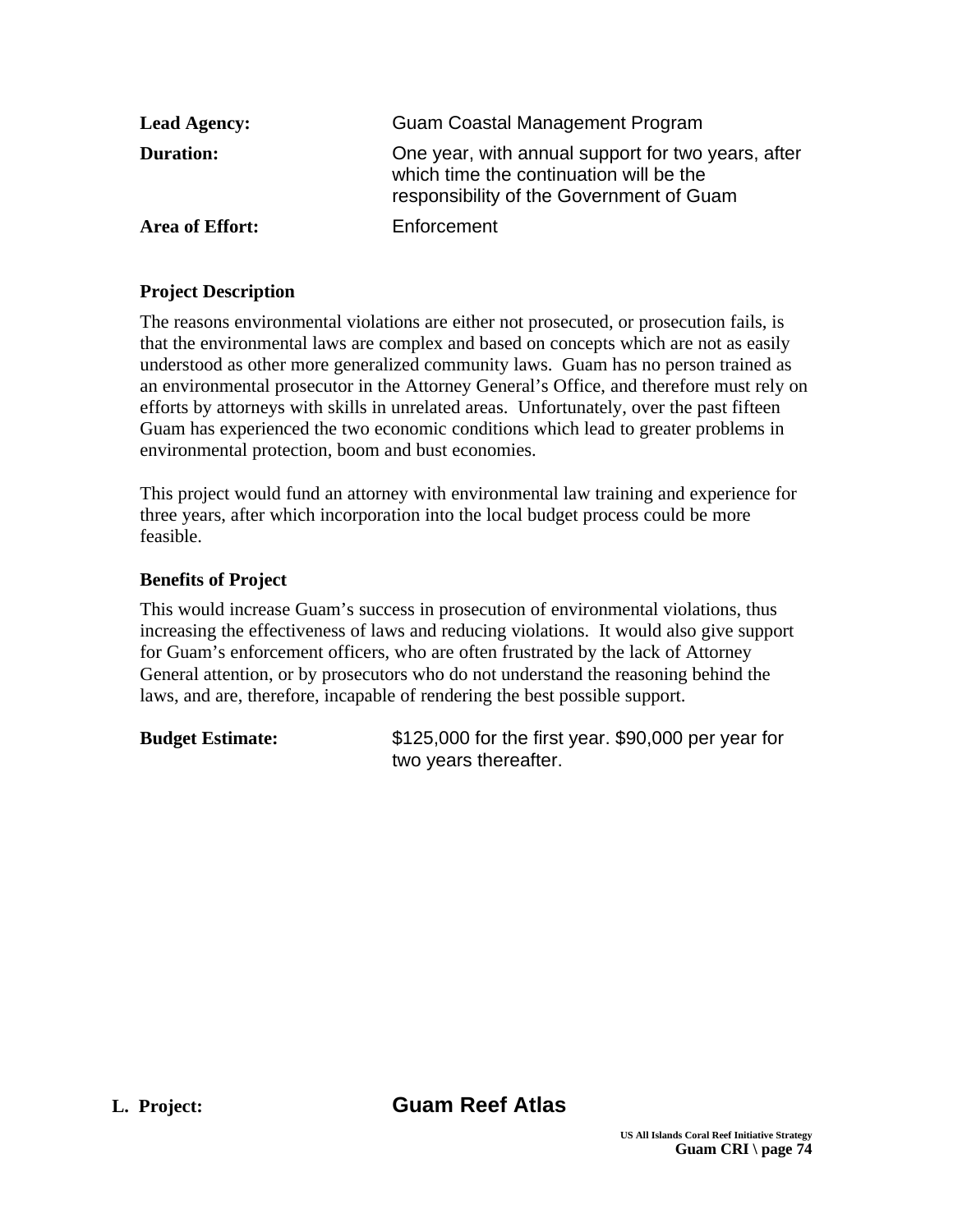| <b>Lead Agency:</b> | University of Guam Marine Laboratory |
|---------------------|--------------------------------------|
| <b>Duration:</b>    | One Year                             |
| Area of Effort:     | Mapping (resource assessment)        |

To develop a color-coded coastal reef atlas for Guam in printed and compact disc formats (suitable for both MacIntosh and PC environments) that clearly depicts coral reef morphology and valuable resource areas. Species of special importance, user areas, and environmental concerns will be marked appropriately. Format will include a grid system for easy area calculation and total reef area. The project will require 100 printed copies and 250 compact discs.

#### **Benefits of Project**

Resource managers, commercial interests and terrestrial developers will be given a quick reference guide that can be utilized in evaluating potential environmental impacts of actions and afford better guidance in policy and decision making.

#### **Budget Estimate:** \$370,000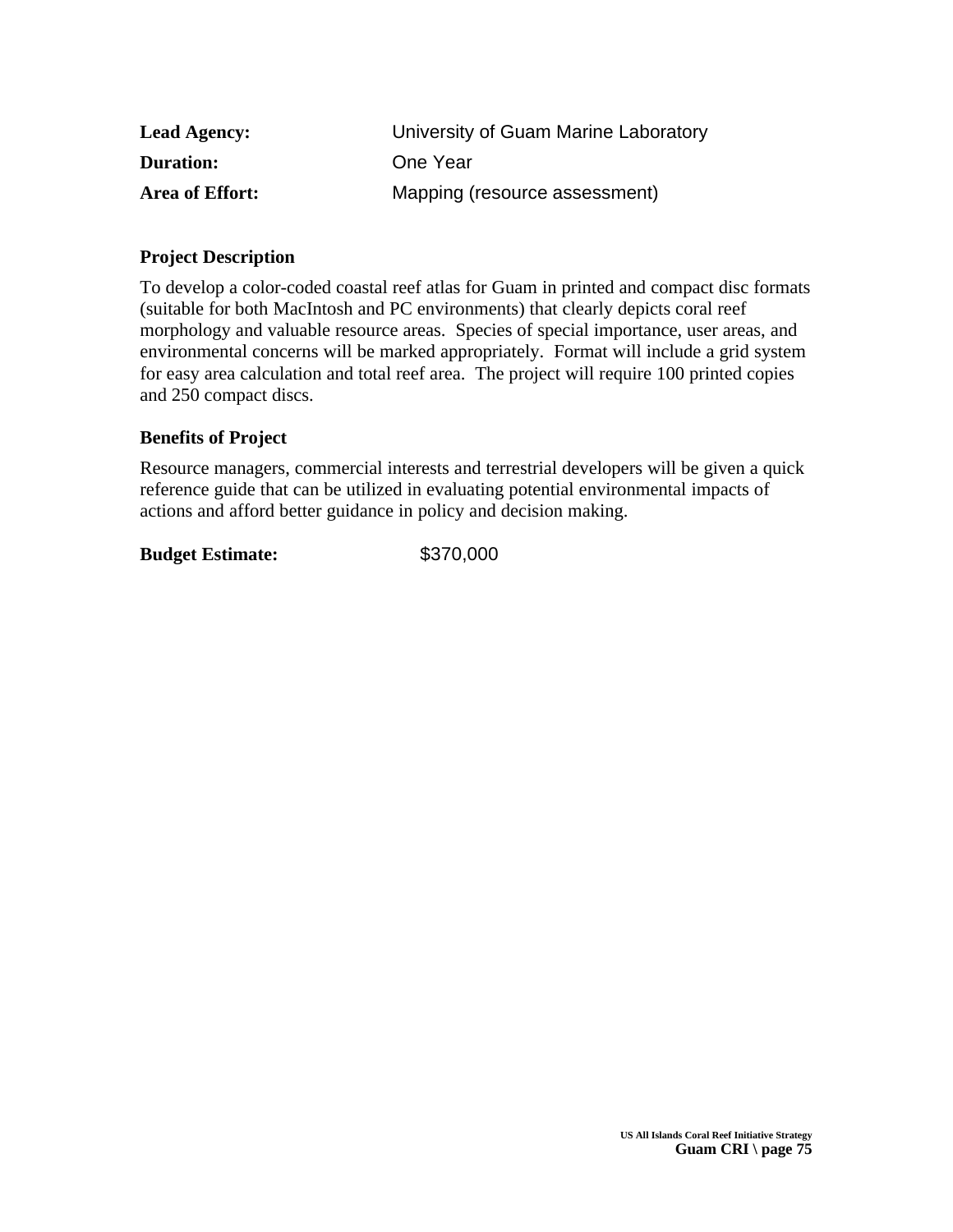| M. Project:         | <b>Establishment of Coral Reef Biological</b><br><b>Monitoring</b> |
|---------------------|--------------------------------------------------------------------|
| <b>Lead Agency:</b> | <b>Guam EPA/DAWR</b>                                               |
| <b>Duration:</b>    | One year, with follow up for four years                            |
| Area of Effort:     | <b>Ecosystem Conservation</b>                                      |

Biological monitoring of coral reefs is needed to evaluate and record changes in coral reef health and to complement GEPA's physical, chemical and microbiological monitoring program in Guam's coastal waters. The DAWR's biologists and GEPA's biologists have met with UOG coral biologists to coordinate biological monitoring of certain coral reef areas. A practical, efficient common approach for the two regulatory agencies to use in monitoring health of corals and coral reef organisms will be designed and started up, including a GIS database for storage and analysis of data. Coordination of use among GEPA, DAWR, UOG Mare lab, USMPS and others as well as incorporation of PACICOMP, Reef Base, GCRMN and US CRTF activities will be established. A monitoring specialist will be contracted at GEPA. Monitoring staff and UOG marine scientists will select sites and establish long term transects, protocols and data recording systems during the first 12 months. The permanent DAWR staff and UOG biologists will train GEPA staff to carry out continuous regular data collection and analysis. Two computers and GIS programs, GPS, and equipment and materials for transects will be purchased. Marine Lab scientists will donate use of their underwater video equipment and will advise on video transect establishment.

#### **Benefits of Project**

Unpredicted problems on coral reefs such as damages from diseases, recreational uses, non-point source and point source pollutants, invasion of alien species, coral bleaching, etc., will be noted. Also, changes in coral coverage, recruitment, diversity and other measures of reef health will be quantified and documented. Coral community health will be compared to water uality data and human resource uses. This monitoring will provide a comprehensive and scientific basis to direct management actions to protect Guam's reefs.

| <b>Budget Estimate:</b> | \$90,000 for the first year                       |
|-------------------------|---------------------------------------------------|
|                         | \$20,000 each year for the succeeding four years. |

# **N. Project: Reef Monitoring Outreach**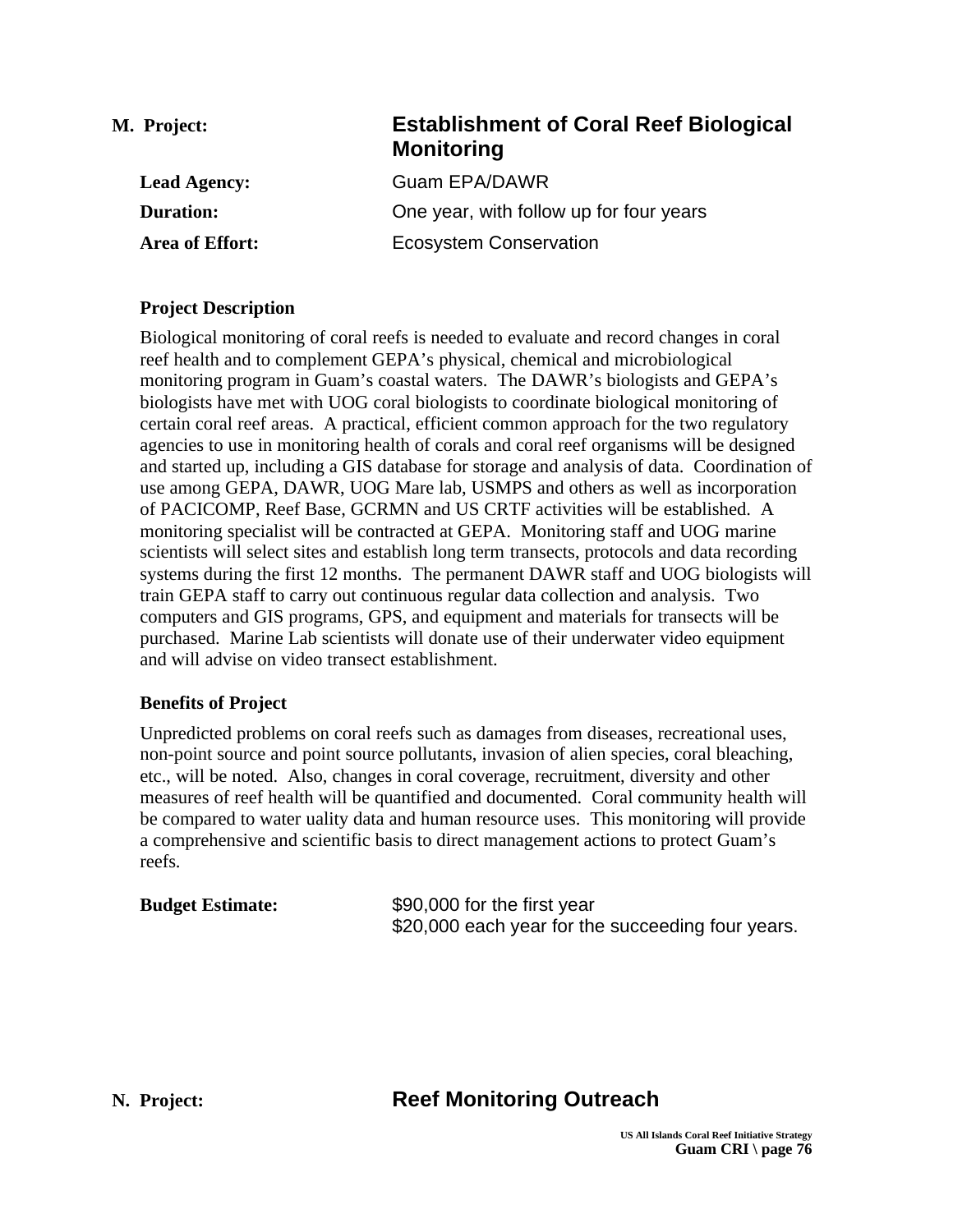| <b>Lead Agency:</b> | University of Guam Marine Laboratory |
|---------------------|--------------------------------------|
| <b>Duration:</b>    | Continuous                           |
| Area of Effort:     | Ecosystem (monitoring)               |

Guam has initiated an annual *reef check up*, which involves the community in assessing the health of Guam's reefs. It would be more useful, however, if there was an organized system for collecting reef information from divers and snorkelers on a regular basis. To do this, two things are necessary.

First, there is a need for the creation and printing of waterproofed resource identification cards which could be carried in the water. These would include, at a minimum, cards identifying corals, fishes, sea grasses, and other species which are territorial and therefore can indicate an absence or presence of problems on the reefs.

In addition to the identification cards, there is a need for waterproofed checklists, which can accompany the divers and snorkelers for on-site information recording. Both the I.D. cards and checklists could be distributed from dive shops as well as from government agencies.

Second; there is a need for centralization and maintenance of data. This could be accomplished through a dedicated computer and weekly inputting of information. Monthly reports based on analysis of information provided during that period would help both the science side and management side in early identification of trends and in developing management responses.

#### **Benefits of Project**

This would provide a continuous source of information and could alert managers and scientists to problems or recoveries at the earliest stages. It would also involve the public in the management and monitoring process, thereby creating a large sense of "ownership" of the issue at the user level.

| <b>Budget Estimate:</b> | \$10,000 for the first year                   |
|-------------------------|-----------------------------------------------|
|                         | \$2,000 per year for years 2-5 for reprinting |
|                         | materials.                                    |